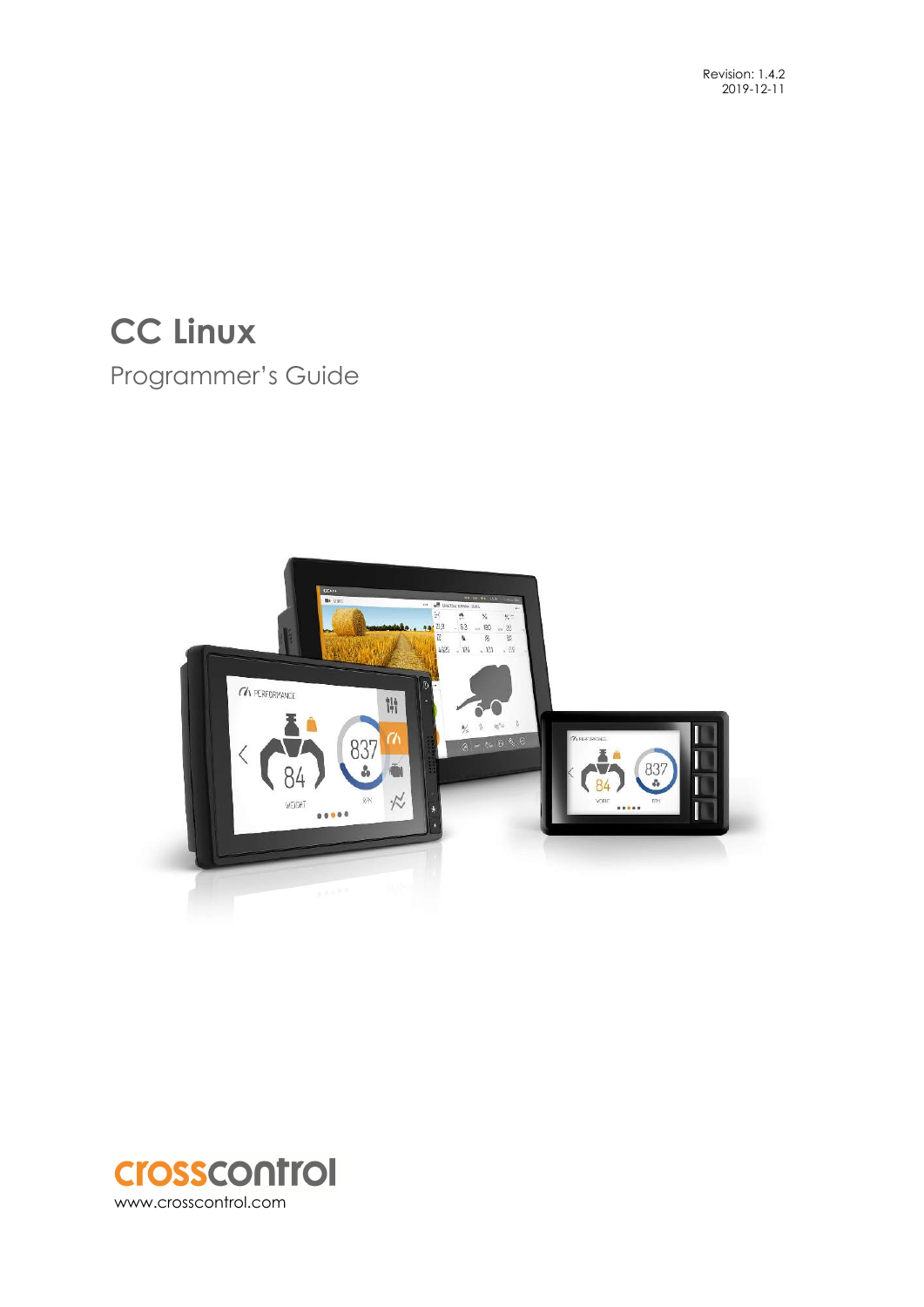## **Contents**

## **Revision history**

| <b>Revision</b> | <b>Date</b>      | <b>Comments</b>                                                                                                                |
|-----------------|------------------|--------------------------------------------------------------------------------------------------------------------------------|
| 1.4.0           | $2018 - 11 - 22$ | Released.<br>Document compatible with devices running<br>$CC$ Linux $1.4.x.x$                                                  |
| 1.4.1           | 2019-08-26       | Added chapter on peripherals turned off<br>during suspend.<br>Document compatible with devices running<br>$CC$ Linux $1.4.x.x$ |
| 1.4.2           | $2019 - 12 - 11$ | Added CCpilot X900 related information<br>Document compatible with devices running<br>$CC$ Linux $1.4.x.x$                     |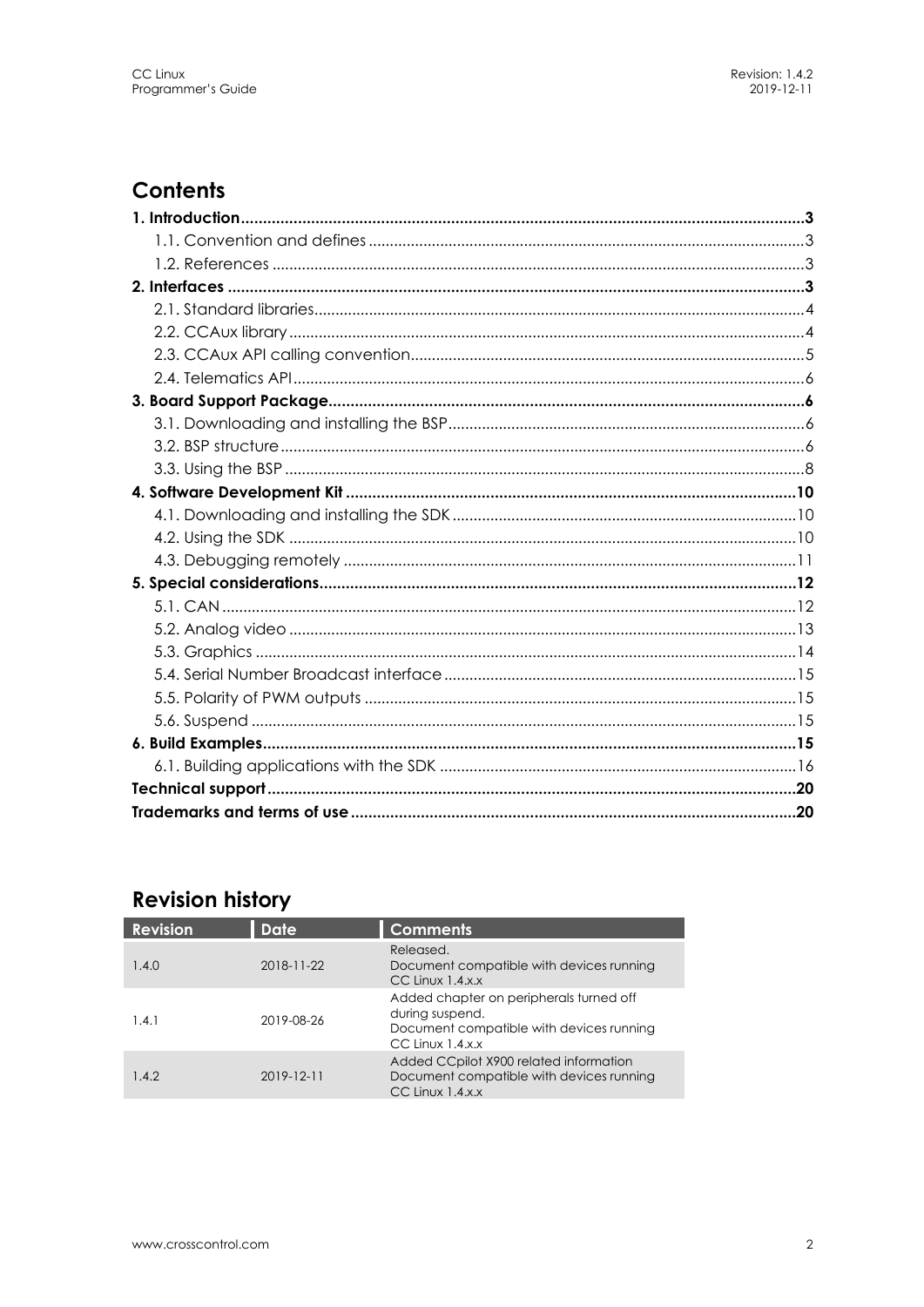## **1. Introduction**

This document contains reference information describing application development and APIs used when developing applications for the CCpilot products supported in the CC Linux platform (currently, this includes the CCpilot VS 12", 2nd generation CCpilot VI, and CCpilot X900). Additionally, this document contains information on how to build a custom Linux operating system for your device based on the CC Linux reference system.

Several functionalities are available using the operating system or standard APIs. These may be briefly mentioned but are not described in detail within this documentation.

A good prior understanding of Linux programming is needed to fully benefit from this documentation. It is also recommended to read the *CC Linux - Software Guide* prior to reading this document.

## **1.1. Convention and defines**

This document covers all devices included in the CC Linux platform. For the sake of example, the CCpilot VS device is sometimes used throughout this document. Any significant device deviations will be stated. When the <xx> is used, it should be replaced with the proper device name (VS, for instance).



The observe symbol is used to highligt information in this document, such as differences between product models.

The exclamation symbol is used to highlight important information.

Text formats used in this document:

| L Format \                   | Use <sup>1</sup>                        |
|------------------------------|-----------------------------------------|
| <i><u><b>Italics</b></u></i> | Paths, filenames, definitions.          |
| <b>Bolded</b>                | Command names and important information |

## **1.2. References**

For further information on the device software and the available APIs see the following references.

- [1] CC Linux Software Guide
- [2] CCpilot VI Technical Manual
- [3] CCpilot VS Technical Manual
- [4] CCpilot X900 Technical Manual
- [5] CCAux API documentation
- [6] Telematics API documentation
- [7] Yocto Project Development Tasks Manual: www.yoctoproject.org/docs/2.4/dev-manual/dev-manual.html
- [8] Yocto Project Application Development and the Extensible Software Development Kit (eSDK) manual:

https://www.yoctoproject.org/docs/2.4/sdk-manual/sdk-manual.html

## **2. Interfaces**

This section covers basic information on how to access the device hardware. Most of the hardware is accessed using the default Linux interfaces but some specific interfaces may require additional functions to be accessed.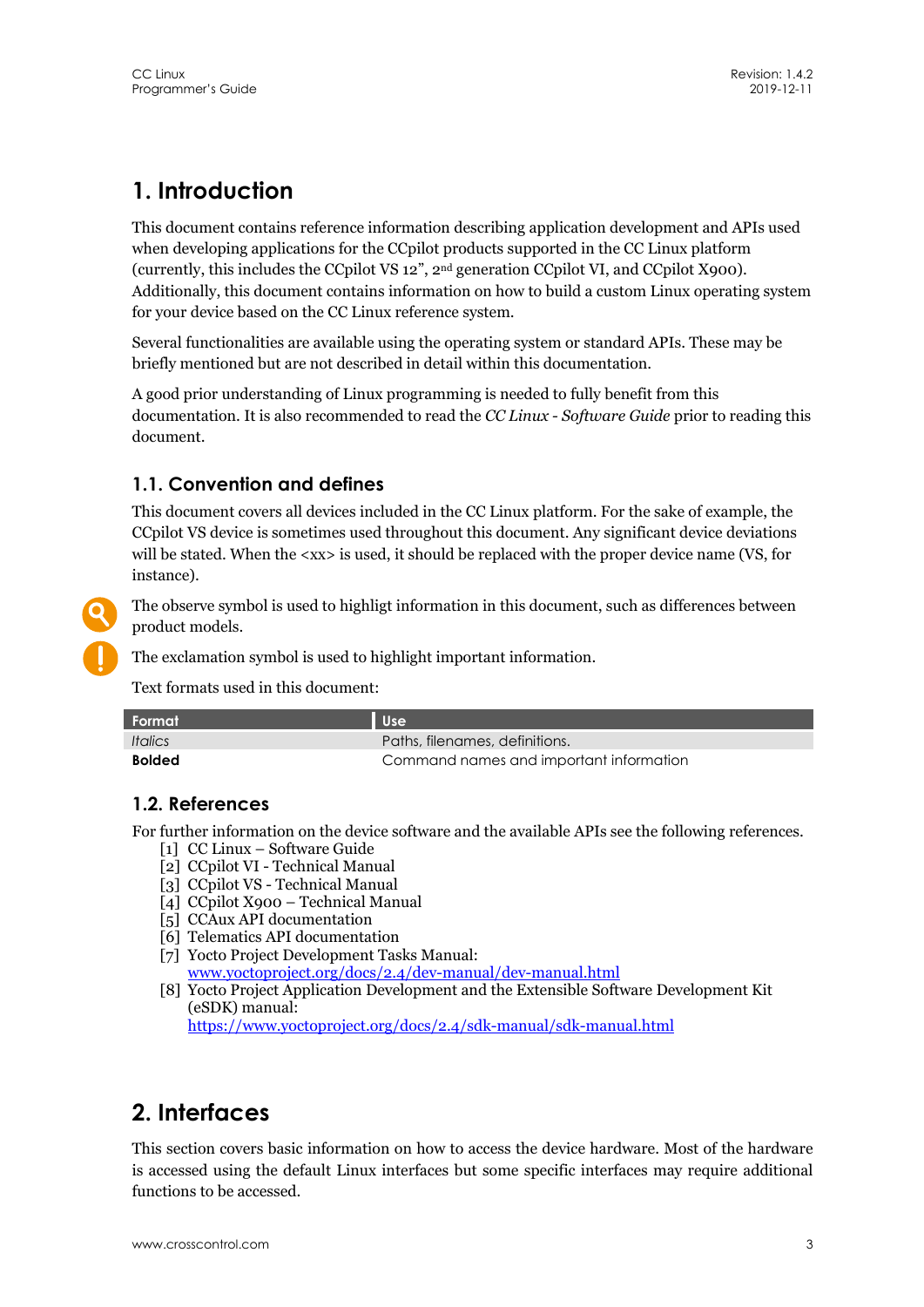Table 1 lists the API used to access each interface. These interfaces can be grouped into two categories; Standard operating system libraries (Std. API) and CCAux Library (CCAux API).

See also the operating system specific sections and additional documentation describing the software API.

*Table 1: APIs used for different interfaces in CCpilot devices* 

| <b>Functionality</b> | Std. API | <b>CCAUX API</b> | Comment                                                                                  |
|----------------------|----------|------------------|------------------------------------------------------------------------------------------|
| CAN/CAN-FD           |          |                  | SocketCAN available through Linux.                                                       |
| Ethernet             |          |                  | Standard Linux kernel drivers.                                                           |
| <b>USB</b>           | V        |                  | Standard Linux kernel drivers.                                                           |
| <b>RS232</b>         |          |                  | Standard Linux kernel drivers.                                                           |
| <b>RS485</b>         | V        |                  | Standard Linux kernel drivers.                                                           |
| Digital video        |          |                  | QtMultimedia, gstreamer <sup>1</sup>                                                     |
| Analog video in      |          |                  | Video4Linux2 API, gstreamer, and QtMultimedia<br>can be used directly without CCAux API. |
| Audio out            |          |                  |                                                                                          |
| Digital output       |          | V                |                                                                                          |
| PWM output           |          |                  |                                                                                          |
| Configurable input   |          |                  |                                                                                          |
| Analog input         |          |                  |                                                                                          |
| Status indicator     |          |                  |                                                                                          |
| <b>Backlight</b>     |          |                  |                                                                                          |
| Ambient light sensor |          |                  |                                                                                          |
| <b>Buzzer</b>        |          |                  |                                                                                          |
| Power management     |          |                  |                                                                                          |

1On CCpilot VI the video stream needs to be rotated counter clockwise due to display orientation. This can be done by setting the *videoflip method* to *counterclockwise* in the gstreamer pipeline.



Your device might not support all interfaces stated here. See the *Product Leaflet* or *Technical Manual* of your device for a complete list of available interfaces.

## **2.1. Standard libraries**

Most interfaces are accessed using standard libraries and access methods. Various access methods are possible to be used depending on the development environment and additional installed frameworks, such as Qt.

The standard libraries used for Linux are described in their respective documentation sources, such as MAN pages.

## **2.2. CCAux library**

The CCAux API gives access to several hardware specific interfaces. The API functions of this library are documented in the *CCAux API documentation*.

Table 2 gives a brief introduction on the API's found therein and their functions. Most API functions can be used from the pre-installed *CCSettingsConsole* application as well.

| <b>API</b> |                                                                     |           | Supported on device      |             |  |  |
|------------|---------------------------------------------------------------------|-----------|--------------------------|-------------|--|--|
|            | <b>Description</b>                                                  | <b>VS</b> | $\overline{\mathsf{VI}}$ | <b>X900</b> |  |  |
| About      | Hardware information API related to the<br>hardware configurations. | Yes       | Yes.                     | Yes         |  |  |
| Adc        | Read built in ADC voltage information.                              | Yes       | Yes                      | Yes         |  |  |

*Table 2: Short description of CCAux API contents and the supported devices*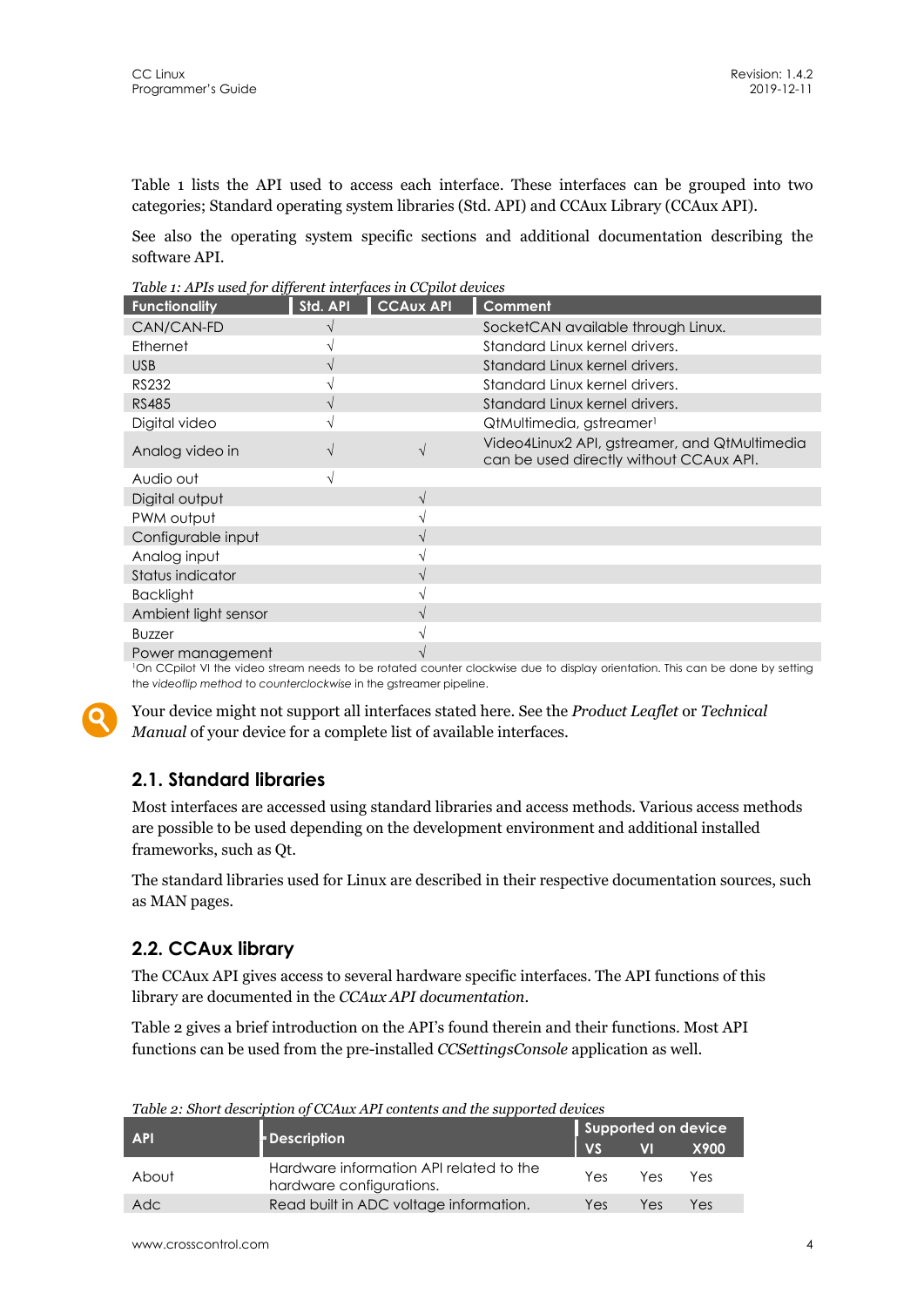| AuxVersion        | Read firmware version information.                                                                                                                        | Yes              | Yes              | Yes             |
|-------------------|-----------------------------------------------------------------------------------------------------------------------------------------------------------|------------------|------------------|-----------------|
| <b>Backlight</b>  | Control display backlight settings and<br>configure automatic backlight functionality.                                                                    | Yes              | Yes              | Yes             |
| <b>Battery</b>    | Control battery related settings, if a battery<br>is connected.                                                                                           | <b>No</b>        | <b>No</b>        | <b>No</b>       |
| <b>Buzzer</b>     | Control the built-in buzzer.                                                                                                                              | Yes              | Yes              | Yes             |
| CanSetting        | Control CAN settings. <sup>1</sup>                                                                                                                        | Yes              | Yes              | Yes             |
| Cfgln             | Get/set current status of configurable input<br>signals.                                                                                                  | Yes              | Yes              | <b>No</b>       |
| Config            | Control internal and external power up and<br>power down settings and time<br>configurations, including power button and<br>on/off signal configurations. | Yes              | Yes              | Yes             |
| Diagnostic        | Get run time information about the device.                                                                                                                | Yes              | Yes              | Yes             |
| DiglO             | Get/set current status of Digital Output<br>signals.                                                                                                      | Yes              | <b>No</b>        | <b>No</b>       |
| FirmwareUpdate    | Update/verify System Supervisor (SS) and<br>other firmware. <sup>2</sup>                                                                                  | Yes              | Yes              | Yes             |
| FrontLED          | Override the default LED behaviour.                                                                                                                       | Yes <sup>3</sup> | Yes <sup>4</sup> | Yes             |
| LightSensor       | Read the light sensor values and get raw<br>and/or calculated values.                                                                                     | Yes              | <b>No</b>        | Yes             |
| Power             | Read power status and control functions for<br>advanced shut down behaviour.                                                                              | Yes              | Yes              | Yes             |
| PWMOut            | Get/set current status and settings of PWM<br>Output signals.                                                                                             | <b>No</b>        | Yes              | <b>No</b>       |
| SoftKey           | Get press status of buttons. Get/set button<br>backlight settings.                                                                                        | <b>No</b>        | Yes              | <b>No</b>       |
| <b>Telematics</b> | Control power to the telematics board, as<br>well as basic initialization functions.                                                                      | No <sup>5</sup>  | No <sup>5</sup>  | No <sup>5</sup> |
| TouchScreen       | Change the touch screen profile between<br>mouse or touch profile and other touch<br>screen related settings.                                             | <b>No</b>        | <b>No</b>        | <b>No</b>       |
| Video             | Control the analog video streams in terms<br>of channel, size, scaling etc.                                                                               | Yes              | <b>No</b>        | <b>No</b>       |

<sup>1</sup> Most settings for CAN usage are available over the SocketCAN interface instead.

**2 Consider careful usage for these functions, erroneous usage can result in a non-functional device.**  <sup>3</sup> CCpilot VS does not have a front LED, so this API controls the button backlight LED instead. 4 CCpilot VI does not have a front LED, so this API controls the button backlight LEDs instead.

Additionally, the FrontLED class is deprecated on VI as it handles RGB LEDs which VI button backlight does not have. Calling this class on VI will result in a grey-scaled mapping in order to keep backwards compatibility. For new developments, the SoftKey class should be used instead. 5 See the separate Telematics API instead.

### **2.3. CCAux API calling convention**

The standard way to call CCAux API functions is shown below. Please adhere to this calling convention. Example code snippets for each function are available in the *CCAux API documentation*. Moreover, chapter 6.1 gives an example on how to call the CCAux API in order to set the front LED color.

```
/* Usage in CCAux API 2.x */ 
$ include "Module.h" 
MODULEHANDLE pModule = CrossControl::GetModule();
```
eErr err = Module\_function\_1(pModule, arg, …);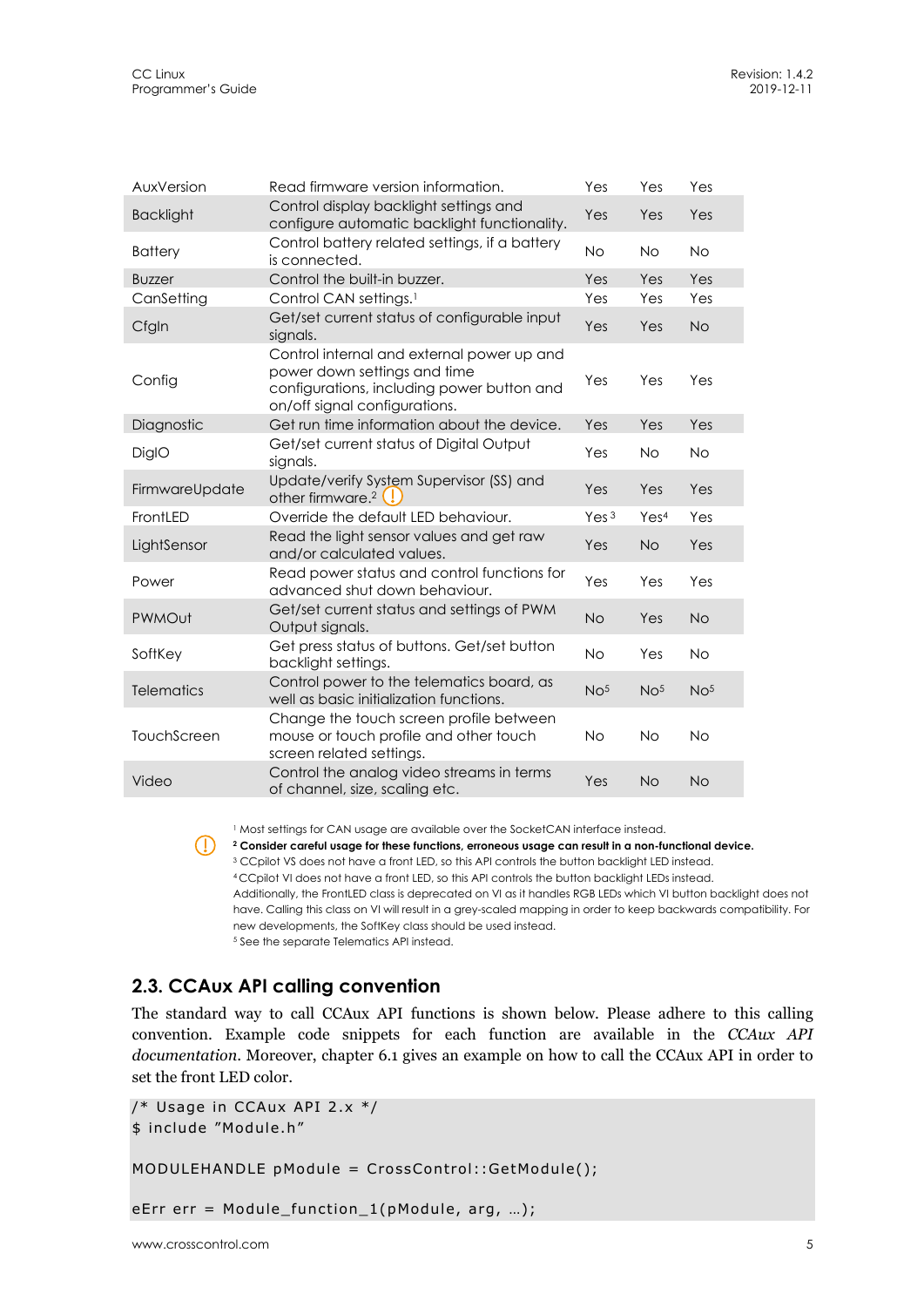Module\_release(pModule);

## **2.4. Telematics API**

Some CCpilot devices support the external add-on telematics device CrossLink AI. The interfaces provided by this board are not accessed via the CCAux API, but through the separate Telematics API instead. This API is included in both the BSP and SDK and its functions are called in the same convention as in CCAux API. Please refer to the *Telematics API reference documentation* for more information about the functions available.

CCpilot VI and CCPilot X900 do not support the telematics API and cannot be used together with CrossLink AI.

## **3. Board Support Package**

In order to create custom Linux images for CCpilot devices, a board support package (BSP) has been created. The BSP is a Yocto-project build system that produces complete Linux images for the CCpilot devices. It also includes the necessary application and driver code, as well as example or template code that may serve as a basis for further application and driver development.

The open-source Yocto system has built-in package support with many thousands of maintained packages available, while also providing a set of standard tools and build guidelines. The BSP adds necessary drivers and applications required for the CCpilot board images. For more information regarding the Yocto project, please refer to the *Yocto Project Development Tasks Manual* [7].

### **3.1. Downloading and installing the BSP**

The BSP package comes in the form of a gzipped tar archive which can be acquired from the CrossControl support site. The BSP was created on an x86-64 machine running Ubuntu 18.04.2 LTS and must be unpacked to a Linux host machine/build server. A large amount of disk space (at least several hundred gigabytes) and memory is required for the Yocto system, as the directory structure tends to grow quickly in size. Please refer to the *Yocto Project Development Tasks Manual* [7]for information about required dependencies.

### **3.2. BSP structure**

This chapter will go through CrossControl specific parts of the BSP structure. For other third party components (Qt, OpenEmbedded, Yocto, etc.), please refer to their respective reference documentation.

Initially, the BSP base directory will only contain CrossControl directories. All other required third party tools are provided as hash-files which will be downloaded from remote repositories upon first build. The following subsections will describe these initial directories.

**Internet connection is required to build a BSP.** 

**While most components in the BSP are released under various open source licenses, others are of proprietary nature and protected under the CrossControl Software License. Be aware of which license applies and please comply with the license terms.**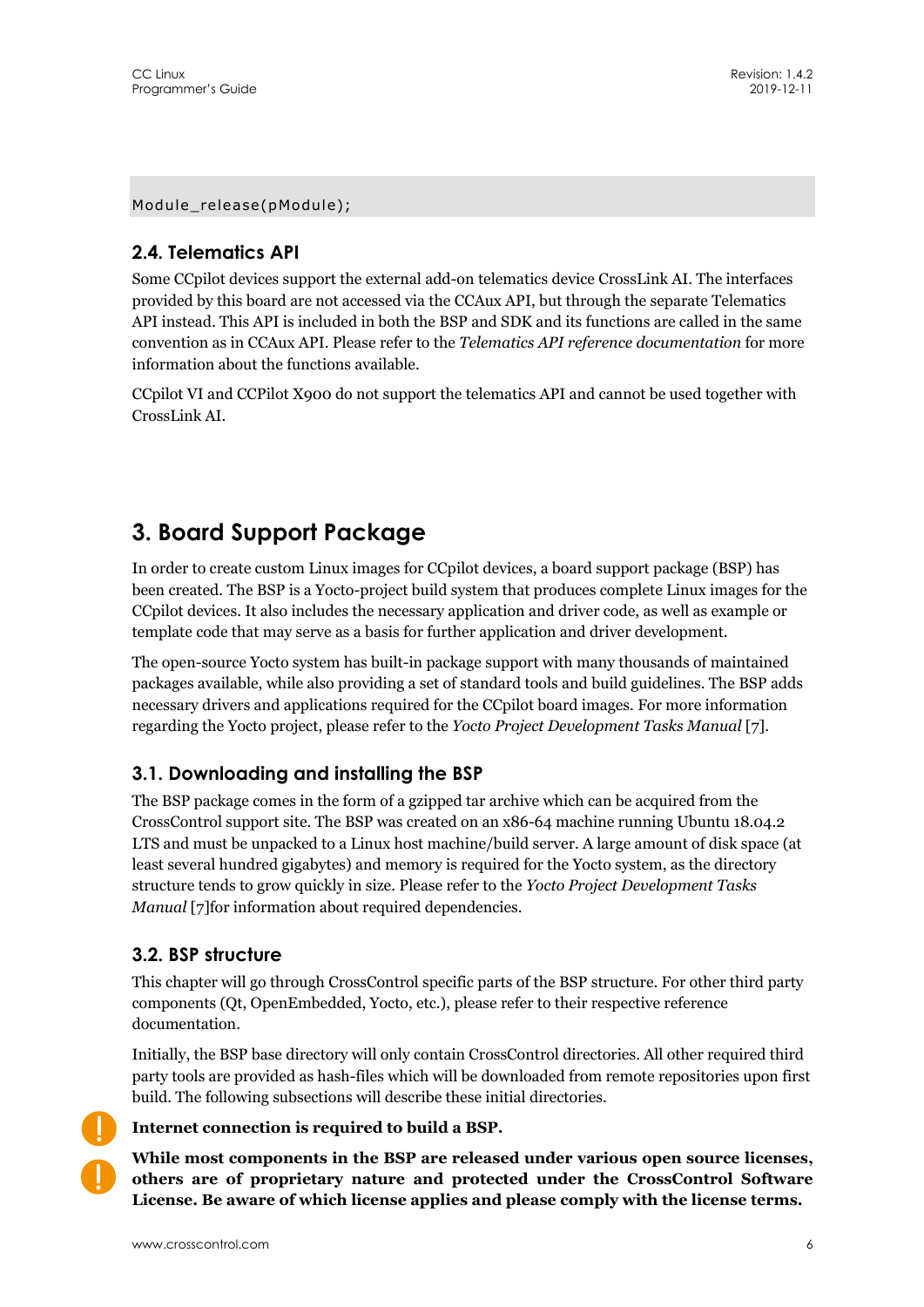VS is the internal CrossControl code name for the CCpilot VS 12" architecture/platform; therefore the BSP contains references to the VS platform such as "PLATFORM\_VS". The same applies for other CCpilot devices:

| Device                         | Code name |
|--------------------------------|-----------|
| CCpilot VS 12"                 | VS        |
| CCpilot Vi 2 <sup>nd</sup> gen | vi2       |
| CCpilot X900                   | xm9       |

Additionally, CrossControl specific components are named "cc", such as "meta-cc" and "recipes-cc".

#### 3.2.1. apps

The *apps* directory contains the source code to CrossControl-developed libraries and applications such as *CCAux API library*, *CCAux daemon, CCLauncher, CCSettingsConsole, CCVideo, Telematic API*, etc.

#### 3.2.2. drivers

The *drivers* directory contains the source code to the following CrossControl-developed drivers:

#### **ss**

Handles communications between the System Supervisor (SS) and the main processor (MP, i.e. the Linux system) over the MP-SS SPI bus. This driver is required for the *CCAux API* to work.

#### **<xx>-io**

Is used to set the direction of the internal UART, in order to support either bootloader output to the update board or to the serial port of the SS.

#### 3.2.3. meta-cc

The *meta-*cc directory contains the Yocto layer with all CrossControl developed board-specific recipes. See Table 3 for more details of the subdirectories.

| <b>Directory</b>     | Content                                                                                                                                                                                                                                                            |
|----------------------|--------------------------------------------------------------------------------------------------------------------------------------------------------------------------------------------------------------------------------------------------------------------|
|                      | Class recipes which can be inherited by other recipes:                                                                                                                                                                                                             |
| classes              | Class recipes to be inherited in recipes building applications and<br>$\bullet$<br>modules with locally stored source code                                                                                                                                         |
| conf                 | meta-cc layer configuration files for the <xx> machines. The machines are<br/>based on more general machines. For instance, the 'vs' machine is based<br/>on the 'mx6q' machine, which in turn is based on the 'mx6' machine in the<br/>meta-freescale layer.</xx> |
| recipes-bsp          | Contains the u-boot specific patches which adapt the default u-boot<br>configuration for the device's chipset.                                                                                                                                                     |
| recipes-cc           | Contains recipes for CrossControl developed libraries and applications.<br>These have the source code stored locally in the apps/ directory.                                                                                                                       |
| recipes-connectivity | Contains recipes for Ethernet configuration.                                                                                                                                                                                                                       |
| recipes-core         | Image recipes (both for the main and rescue system) for all supported<br>devices; these are used to produce the reference CC Linux image. This is                                                                                                                  |

|  | Table 3: Content of the subdirectories in the meta-cc directory in the BSP. |
|--|-----------------------------------------------------------------------------|
|  |                                                                             |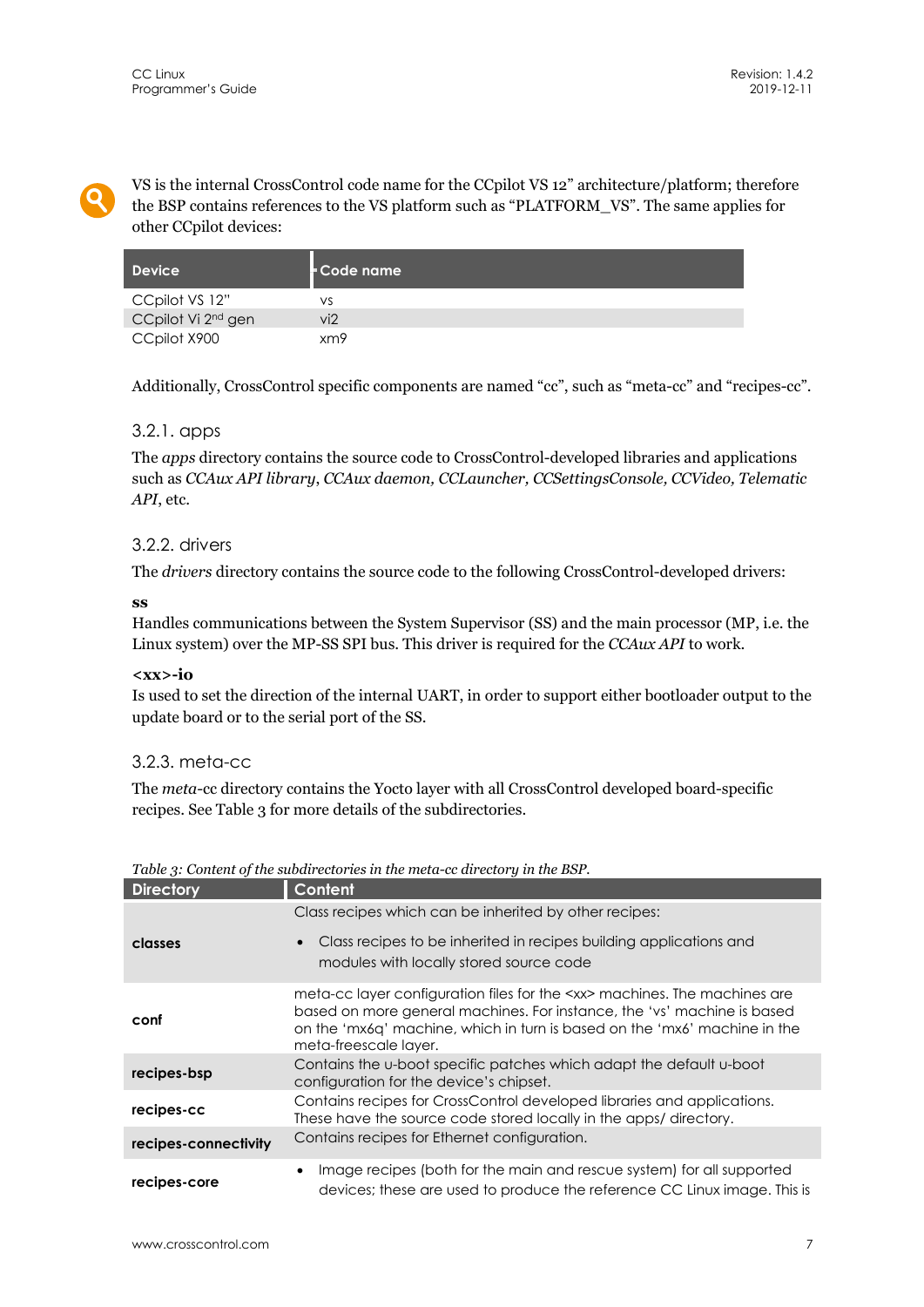|                    | a good starting place to add or remove features from the image.                                                                                                |
|--------------------|----------------------------------------------------------------------------------------------------------------------------------------------------------------|
|                    | Psplash recipe, used to create a bootsplash image during the time in<br>which the Linux system loads                                                           |
|                    | Initscript recipes                                                                                                                                             |
| recipes-devtools   | A recipe for input utilities, which are used to enable the touch panel driver<br>for devices with a touch panel, such as CCpilot VS.                           |
| recipes-extended   | A recipe to enable password free sudo privileges for users.                                                                                                    |
| recipes-graphics   | An init script for the Weston reference implementation of the Wayland<br>graphics server.                                                                      |
| recipes-kernel     | Kernel recipes; board-specific kernel patches, device tree, kernel<br>configuration files                                                                      |
|                    | Recipes for the CrossControl developed drivers in the drivers directory                                                                                        |
| recipes-multimedia | Contains recipes for adding mp4 video format support and Qt integration to<br>gstreamer.                                                                       |
| recipes-navigation | Recipe for gpsd which is used if connecting an external Crosslink AI<br>telematics device.                                                                     |
|                    | Recipe-append to build QtMultimedia with the gstreamer backend                                                                                                 |
| recipes-qt         | Recipe-append to separate some default Qt applications (calculator for<br>instance) from their examples-package, in order to enable individual<br>installation |
| recipes-support    | A recipe for configuring the Network Time Protocol (NTP).                                                                                                      |

#### 3.2.4. platform

The *platform* directory contains one directory for each of the CC Linux devices as well as one *common* directory. These directories contain environment-setup scripts, extra Makefile rules to build individual system components with bitbake, and the configuration files needed for configuring the build system. The file *local.conf* can be modified to change the default Yocto download directory etc. If you want to add a new layer to the Yocto build, it must be added to the *bblayers.conf* file.

When building, the working directory will be located in *platform/<xx>/ build.* 

#### 3.2.5. tools

The *tools* directory contains scripts to be used for device OS update. See the *CC Linux – Software Guide* for instructions on how to use them.

#### 3.2.6. binaries

All built images, update files, etc. are placed in the *binaries* directory which is created upon the first build.

## **3.3. Using the BSP**

The purpose of this chapter is not to give the reader a full description of the Yocto build system and all its possibilities; but rather give useful tips on how to build Linux images and application binaries from within the BSP.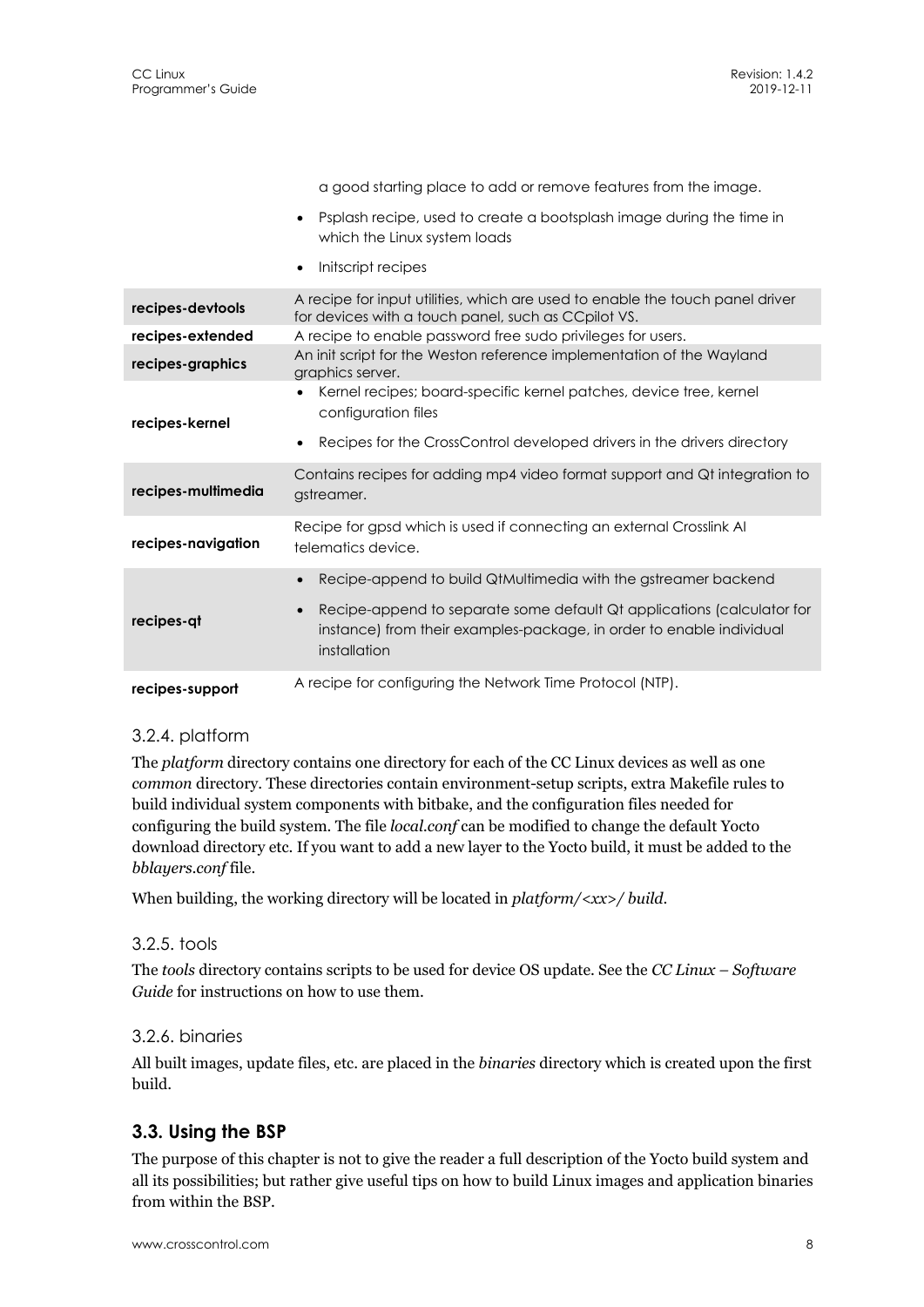#### 3.3.1. Building Linux images

Out of the box, the BSP produces a CC Linux image containing a reference implementation. The reference implementation is intended to be used as a basis for creating custom images.

**The first time building the image will take several hours, depending on your host machine. Subsequent builds will be quicker as Yocto reuses all unchanged components from previous builds.** 

Depending on your host machine, you might need to edit the *platform/<xx>/local.conf* file. For instance, the default download directory can be changed; and if you have limited disk space, there is a setting for removing temporary files once builds are completed. However, removing temporary files will slow down your build process.

In the BSP root directory there is a Makefile containing rules to make main and rescue images for all CC Linux devices. For instance, to make the CCpilot VS rescue image, type

\$ make vs-rescue

**make** will automatically source the environment scripts in the platform directory and invoke bitbake to bake the image recipe in the *meta-cc/recipes-core/images* directory.

The resulting image is located in *platform/<xx>*.

To build your own custom Linux image, either edit the image recipe right away, or make a new recipe and add a new rule for it to the Makefile. If choosing the latter, don't forget to add a rule to the *platform/<xx>/Makefile* as well.

See the *CC Linux - Software Guide* for instructions on how to flash the images to the device.

#### 3.3.2. Building applications

Provided there exists a recipe for the application, building with the BSP can be done in two ways. The first method is the most straightforward whereas the second can be more convenient during development as it is faster and more flexible.

#### **First method:**

1. Include the recipe for the application in the image recipe:

IMAGE\_INSTALL += "applicationname"

2. Make the image as usual:

#### \$ make <imagerule>

#### **Second method:**

1. Make sure you are in the platform/<xx> directory and source the environment script:

\$ source oe-env

2. Use bitbake to build your application:

#### \$ bitbake <applicationname>

Both methods will put the resulting application binaries in *platform/<xx>/build/tmp/work*.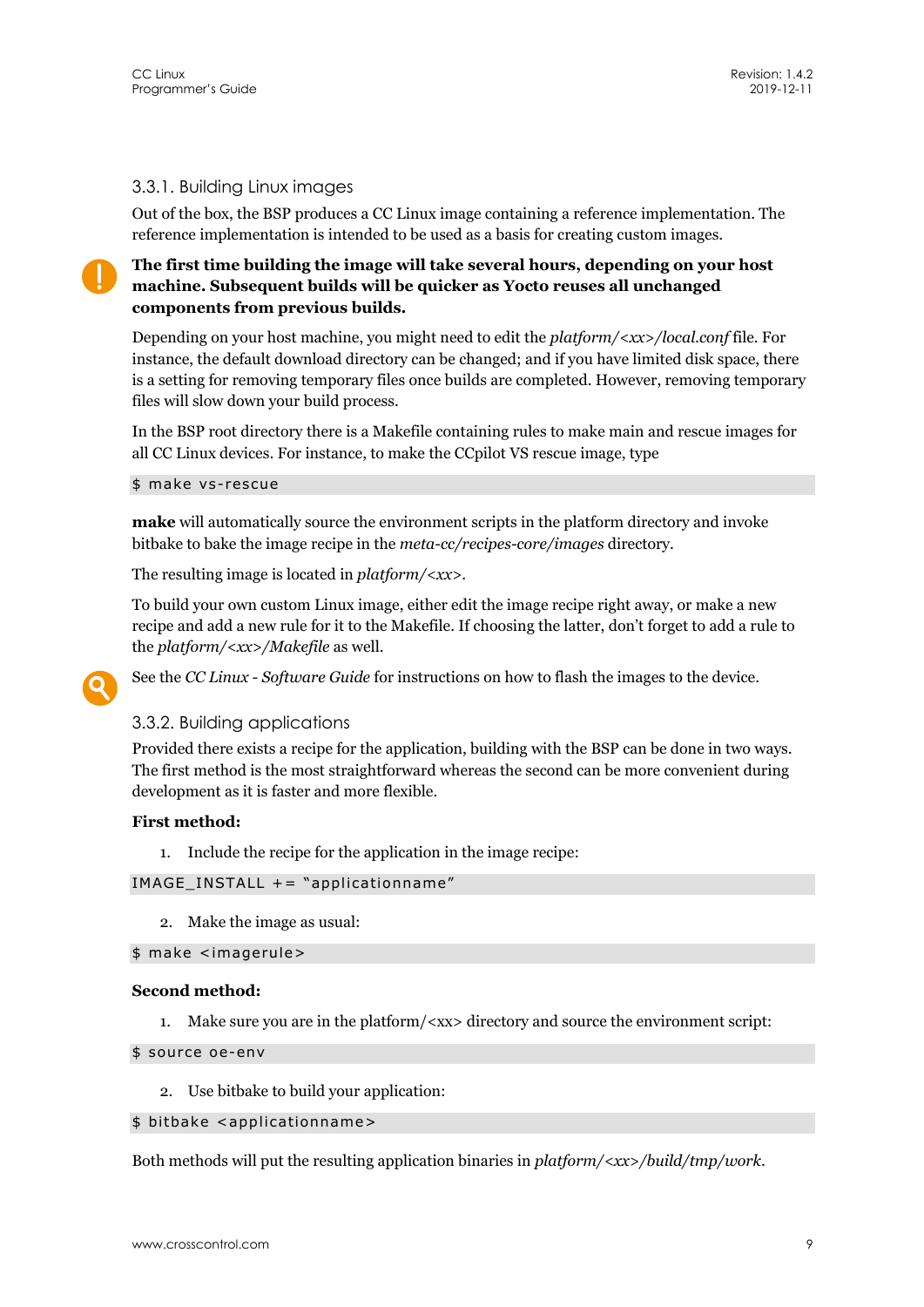In the second method, additional bitbake commands can be invoked. For instance, one can use the *–c* flag to recompile the application without re-fetching the source files.

## **4. Software Development Kit**

This section is dedicated to useful tips and hints about how to use the Software Development Kit (SDK) on a Linux development host machine for application development and debugging purposes.

The SDK is based on the Yocto Project SDK. Refer to the *Yocto Project Application Development and the Extensible Software Development Kit (eSDK)* [8] manual for additional information and tips.

### **4.1. Downloading and installing the SDK**

The toolchain included in the SDK is a GNU/Linux cross compiler based on the standard GNU GCC compiler toolchain. Additionally, the SDK contains header and library files for CCAux API and other peripherals. In order to get the SDK, visit the CrossControl support site. For support on SDK issues, please contact CrossControl directly.

The SDK comes in the form of a self-extracting shell script. It contains precompiled binaries for 64 bit x86 Linux host systems. To install the SDK, move the script to the host computer and run the following shell command:

```
$ chmod +x scriptname.sh 
$ ./scriptname.sh -d <sdk install dir>
```
Omitting the *-d* flag will install the SDK to the default directory, */opt/cclinux/1.0.0*.

Example output from installing the CCpilot VS SDK to */opt/sdk/:*

```
$ sh CCLinux-SDK-toolchain-x86_64-CCpilot-VS-v1.4.1.0.sh -d /opt/sdk/ 
CCLinux Distribution SDK installer version 1.0.0 
================================================ 
You are about to install the SDK to "/opt/sdk". Proceed[Y/n]? Y 
Extracting SDK...................done 
Setting it up...done 
SDK has been successfully set up and is ready to be used.
```
### **4.2. Using the SDK**

4.2.1. Starting a new session

Once installed, the SDK contains the *sysroots* directory with target and host system root file systems, and an environment setup file; *environment-setup-<XXXX> (file ending varies depending on your platform)*. The environment setup file exports the correct *\$PATH* and other important build environment variables, such as *\$CC* and *\$CFLAGS*. (Read the file content to get an understanding of the default settings).

This file needs to be sourced before using the SDK each time a new shell session is started:

\$ source environment-setup-<XXXX>

Now the cross-compiler is ready to use.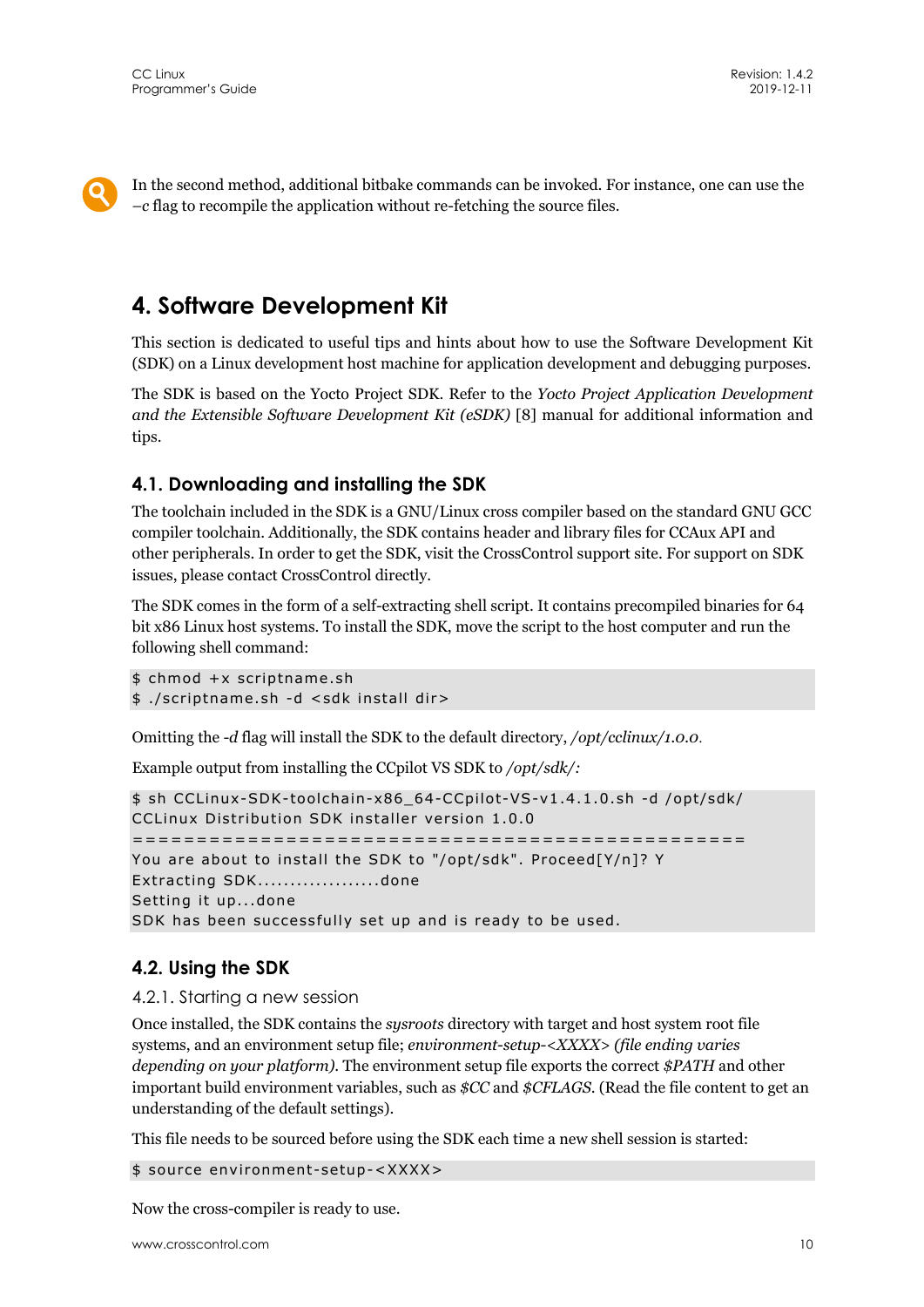#### 4.2.2. Using correct development headers

The SDK is released containing binary images. This package contains libraries available at the unit and all header files for utilizing them. The header files are located in:

```
<sdk-install-dir>/sysroots/<targetsysroot>/usr/include/
```
and the libraries are found in these two directories:

```
<sdk-install-dir>/sysroots/<targetsysroot>/lib/
```

```
<sdk-install-dir>/sysroots/<targetsysroot>/usr/lib/
```
These directories are automatically added to the search path when sourcing the environment setup script and don't need any special consideration.

If additional development files placed outside of the SDK installation directory are to be used they can be added to the compiler search path by appending the *\$CFLAGS/\$CXXFLAGS* variable. This can be done either in the project settings or in the *Makefile* using:

#### CFLAGS+= –I<path-to-headerfile-dir> -L<path-to-library-dir>

#### 4.2.3. Compiler optimizations

The environment setup script automatically sets compiler flags for optimizing the code for the instruction set generated for the specific processor. Additionally, floating point computations are automatically set to use the available hardware acceleration.

To see which optimizations are done by default, study the content of the environment setup script. All these settings can be overridden after the script has been sourced. See the compiler documentation for additional information about available optimizer flags.

#### 4.2.4. Special considerations using CCAux API

In order to build applications using functions from the CCAux API library two steps need to be given special consideration in either the project file or the *Makefile*:

- 1. The *\$LD* variable should be overridden to use the same content as the *\$CXX* variable
- 2. The *\$CFLAGS/\$CXXFLAGS* must be appended with the *-DLINUX* flag

If either of these steps are omitted, the build will fail. See chapter 6.1 for examples of how to build CCAux API applications.

#### **4.3. Debugging remotely**

To use **GDB** to debug an application running on the device, the application must have been compiled with the *-g* flag. Start **gdbserver** on the device:

```
~$ gdbserver :10000 testApplication
```
Then start the host **GDB** and connect to the server:

```
$ arm-poky-linux-gnueabi-gdb testApplication
```

```
$ (gdb) target remote Y.Y.Y.Y:10000
```
Above Y.Y.Y.Y is the IP address of the device. Then issue the **set sysroot** command:

\$ (gdb) set sysroot \$SDKTARGETSYSROOT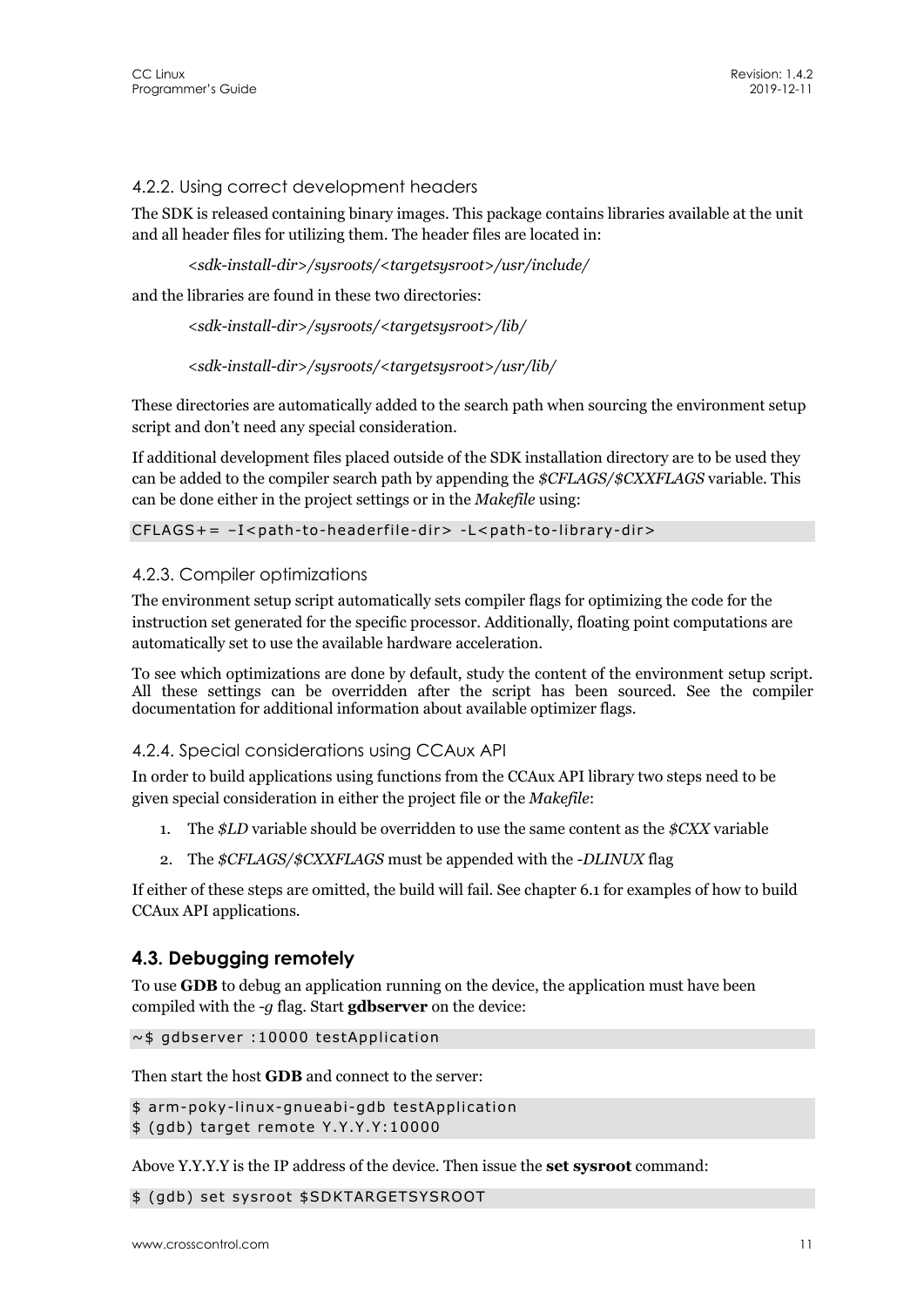You can now debug the application normally, except that instead of issuing the run command one should use continue since the application is already running on the remote side.

Note that it is possible to fully debug the application but not to make system calls made by the application. Such system calls include calls to the soft float library, like divide, add or multiply on floating point variables. It is therefore recommended to use *next* rather than *step* when such system calls are being made.

## **5. Special considerations**

This section is dedicated to device specific requirements that require extra attention and consideration when programming.

### **5.1. CAN**

In Linux, CAN is interfaced using SocketCAN which is a standard used in the Linux kernel.

Usage of SocketCAN requires knowledge of some system specific settings and details described herein. For additional SocketCAN information see the official SocketCAN documentation.

#### 5.1.1. Configuration of the device interface

The device node files for the CAN interfaces are can0 … canX-1 for a device with X CAN interfaces. The interfaces should be shown when listing all network interfaces with the ifconfig command.

The CAN bus itself is not initialized during start-up. Before any communications can be executed, the user must set correct bus speed (as an example 250kbps) by first writing the value into the bitrate parameter:

\$ sudo ip link set can0 type can bitrate 250000

and then setting interface up with **ifconfig**:

\$ sudo ifconfig can0 up

After this, **if config** should show cano as a network interface:

```
$ sudo ifconfig 
can0 Link encap:UNSPEC HWaddr 00-00-00-00-00-00 
        UP RUNNING NOARP MTU:16 Metric:1 
        RX packets:0 errors:0 dropped:0 overruns:0 frame:0 
        TX packets:0 errors:0 dropped:0 overruns:0 carrier:0 
        collisions:0 txqueuelen:10 
        RX bytes:0 (0.0 B) TX bytes:0 (0.0 B) 
        Interrupt:31
```


In CCpilot VS, the device drivers are implemented as loadable kernel modules. The modules are *can\_dev.ko* and *flexcan.ko*. Startup scripts handle the loading of the kernel modules upon start-up. The loaded modules can be checked via terminal access using the **lsmod** command:

\$ lsmod | grep can flexcan 10092 0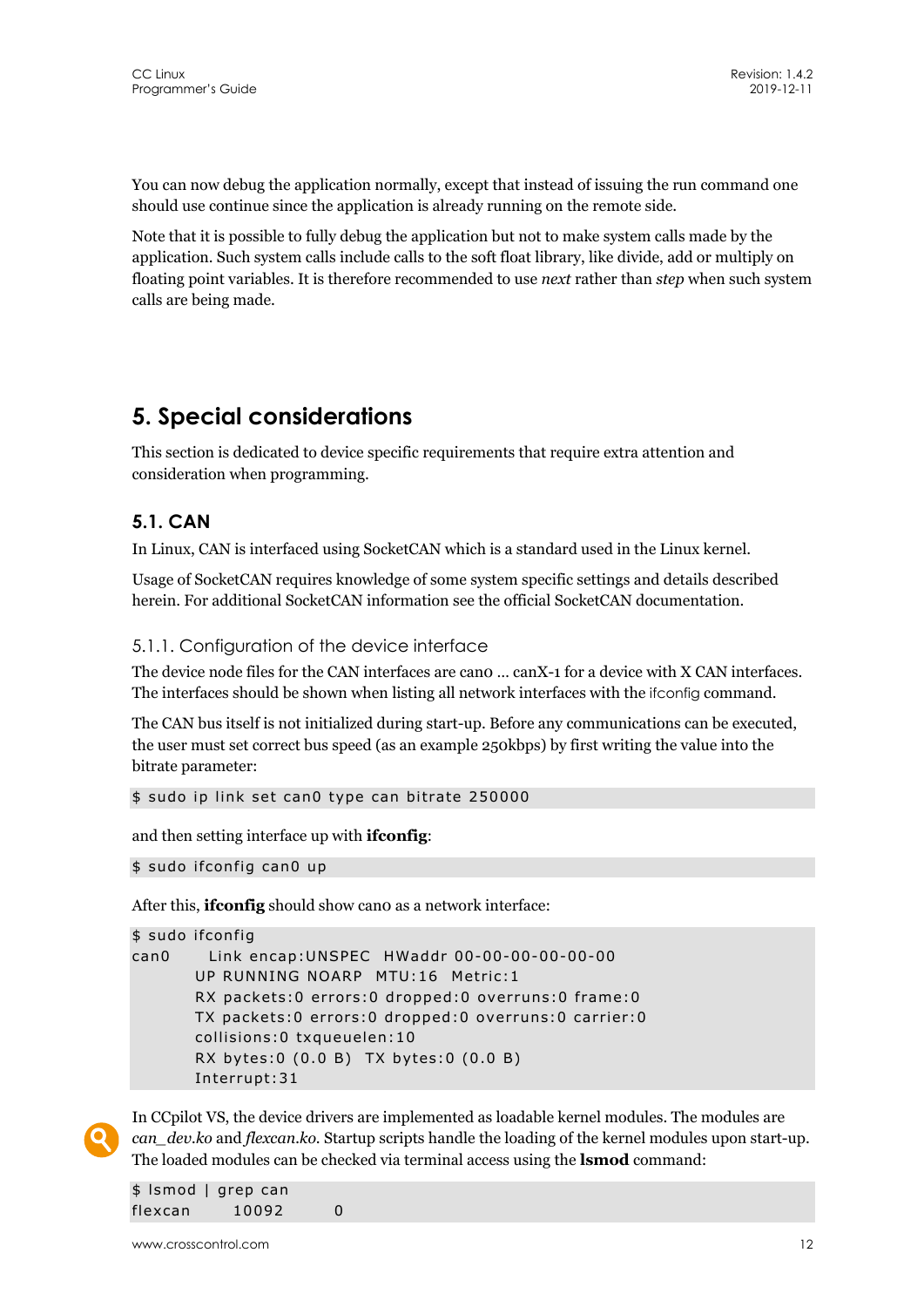#### can\_dev 8641 1 flexcan, xilinx

Since the drivers are compiled as modules, unnecessary protocols may be removed or new modules inserted, according to user needs.

#### 5.1.2. CAN-FD

Some devices support CAN with flexible data rate (FD), see the *Techical Manual* of your device for more details. The nominal and data baud rates are setup using socketCAN in a similar fashion as standard CAN (example 250 kbps nominal, 1 Mbps data):

\$ sudo ip link set can0 type can bitrate 250000 dbitrate 1000000 fd on

In order to work properly with external CAN-FD devices the sample point of baud rate timings might need to be configured:

\$ sudo ip link set can0 type can sample-point 0.78 dsample-point 0.8

#### 5.1.3. Configuring the CAN socket transmission buffer

By default, the CAN driver is configured with a transmission buffer that can hold upto 10 CAN frames. As each frame is sent over the bus, the buffer is cleared. However, it is possible to write frames to the socket faster than the frames are sent, especially if your messages are low-priority frames on a high-traffic bus. If your application needs to send more than 10 CAN frames in bursts, it might be a good idea to increase the size of the transmission buffer:

```
$ sudo ifconfig can0 txqueuelen 100
```
#### 5.1.4. Bus recovery options

It is possible to implement automatic bus recovery after bus off has occurred. State changes are automatically detected and controller is re-initialized after the specified time period.

Automatic bus recovery from bus off state is by default turned off. It can be turned on using the **ip** command, where the wanted restart period in milliseconds is set. For example, a 100 ms restart period for can0 is set from command line like this:

```
$ sudo ifconfig can0 down 
$ sudo ip link set can0 type can restart-ms 100 
$ sudo ifconfig can0 up
```
Same commands apply for all available CAN interfaces by replacing can0 appropriately. The restart period interval is possible to set as needed by the application. Value zero turns automatic bus recovery off.



**Warning**: Enabling automatic bus recovery may disturb other nodes on the bus, if CAN interface is incorrectly initialized.

#### **5.2. Analog video**

For QML applications with analog video, CrossControl recommends using the *QtMultimedia* framework rather than CCAux API since the video performance is higher and development process quicker. For non-QML applications, CCAux API is recommended.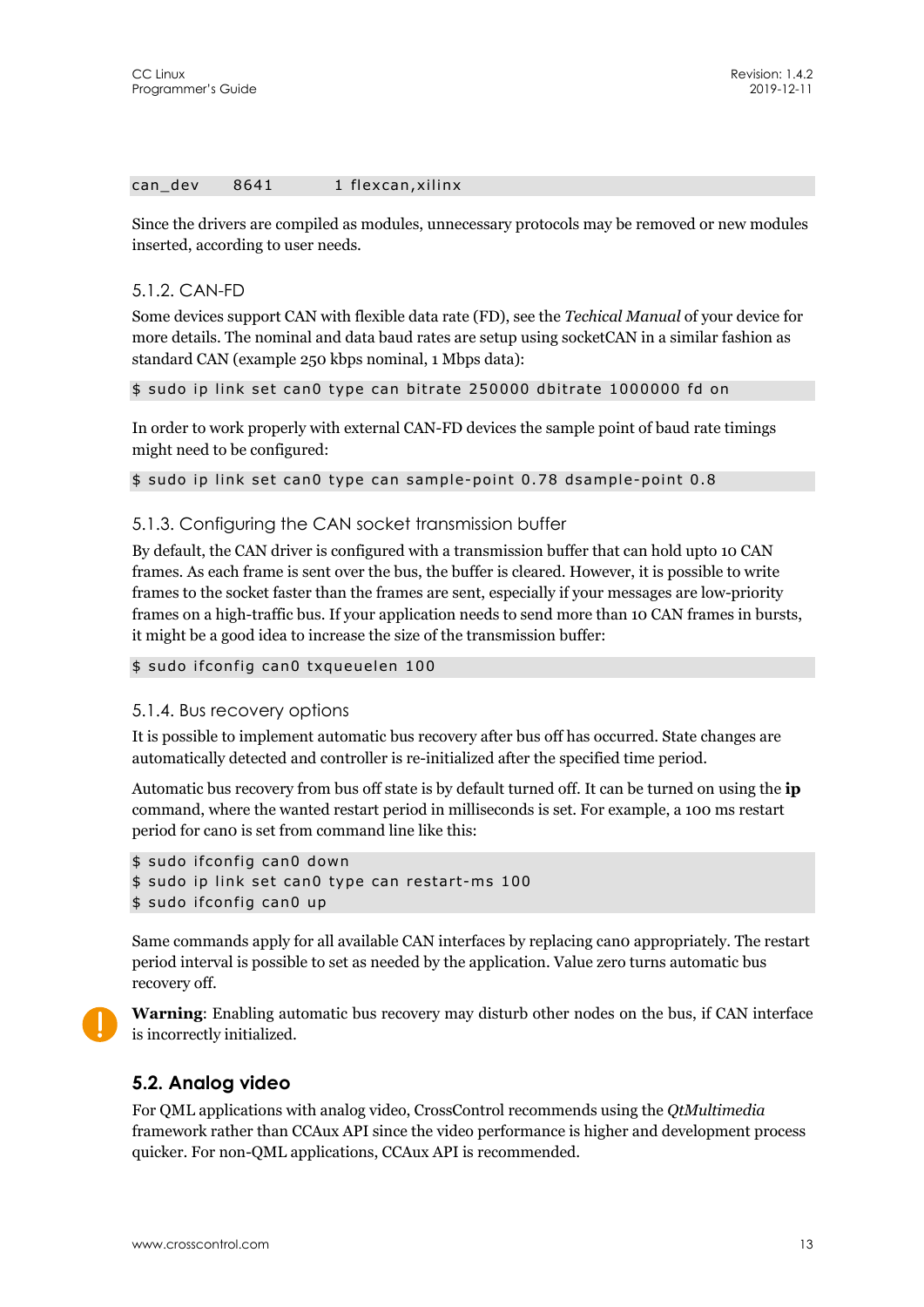### 5.2.1. Analog Video using QtMultimedia

CC Linux includes an example QML application *CCVideo* for displaying analog video using a *QtCamera* instance. This application is for test purposes only, CrossControl recommends implementing the video functionality into your application for correct behavior. The source code for *CCVideo* is provided in both the BSP and SDK.

*QtMultimedia* uses the *gstreamer* backend and the application must export the correct video source:

```
setenv("QT_GSTREAMER_CAMERABIN_VIDEOSRC", "imxv4l2videosrc", 1);
```
#### 5.2.2. Analog Video using CCAux API

There are some design constraints on the usage of analog video and CCAux API that it is important to highlight, to create a better understanding of what can be done and what is necessary to do within the applications. Below is a brief description of the video API for developers to consider when building their application.

The most important CCAuxVideo API functions are as follows:

Initialize (will open file handles, setup basic settings and request frame buffers), select deviceNr=1 for input channel 1:

```
Video init(VIDEOHANDLE pObj, unsigned char deviceNr)
```
Select the active channel 1-4, corresponds to the physical port number:

Video\_setActiveChannel(VIDEOHANDLE pObj, VideoChannel channel)

Note that CCpilot VS has one video channel only. CCpilot VI and CCpilot X900 do not support analog video at all.

Set the area of the display where the video will be shown:

```
Video setVideoArea(VIDEOHANDLE pObj, unsigned short topLeftX, unsigned
short topLeftY, unsigned short bottomRightX, unsigned short bottomRightY)
```
Enable or disable (horizontal) mirroring of the video image:

```
Video_setMirroring(VIDEOHANDLE pObj, CCStatus mode)
```
Show (or hide) video image:

Video\_showVideo(VIDEOHANDLE pObj, bool show)

Further and more detailed API information can be found in the *CCAux API documentation*.

### **5.3. Graphics**

The graphics framework uses the Wayland protocol reference implementation Weston for graphic operations. Wayland is fast and efficient, and is used by all modern advanced Linux systems, giving it vast standard support in the Linux user space.

For example, Qt has a plugin that enables the Qt libraries to be built for Weston. For Qt applications the impact for that means that it simply needs to be started with a specific flag, *-platform wayland-egl*, and built with the correct development libraries. In CC Linux, this flag has been set to the default graphics framework, hence there's no need to pass the flag.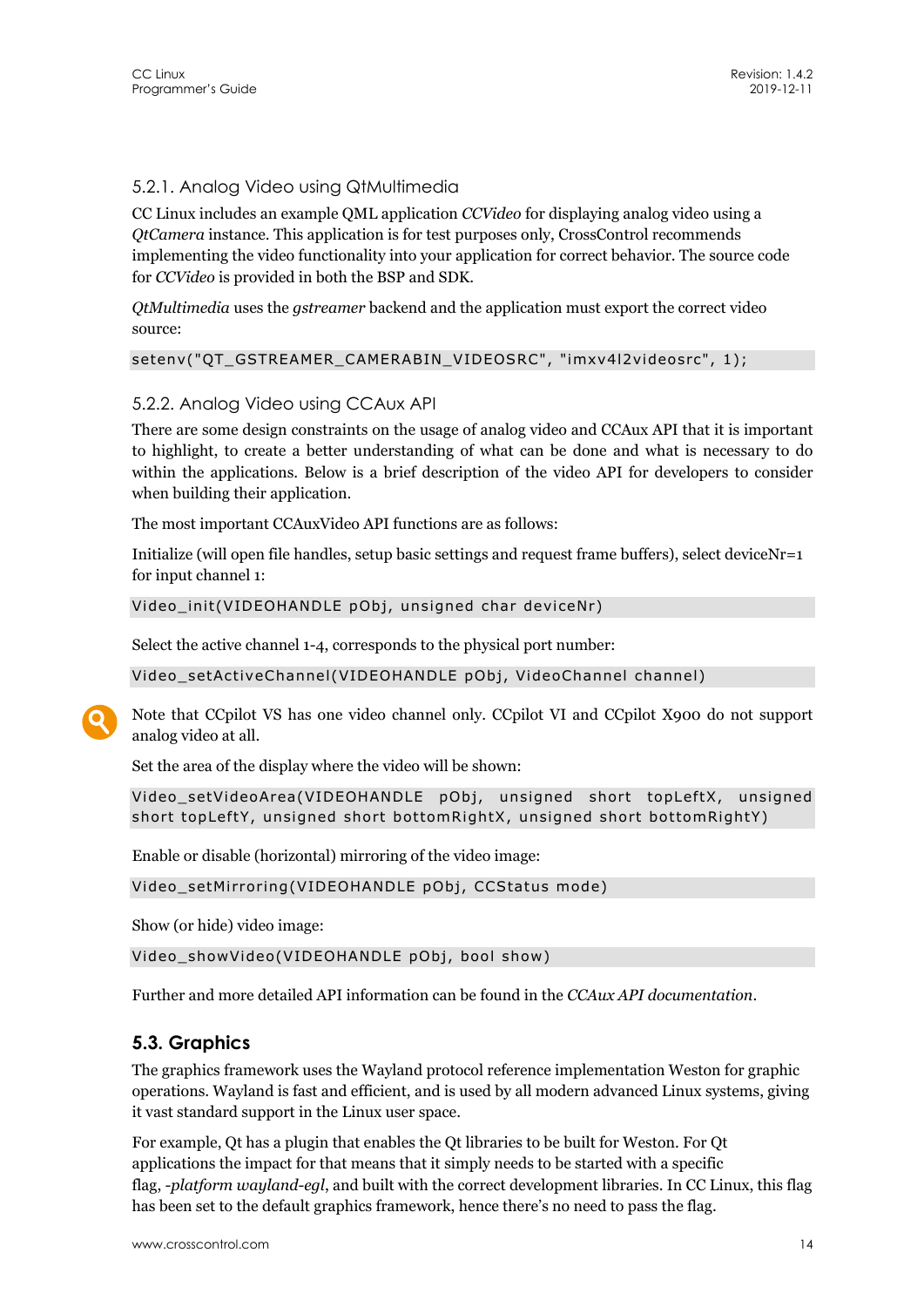Weston includes a windowing system, enabling several applications to overlap while in operation.



The Wayland protocol does not allow its clients (Qt applications etc.) to have any information about where the client is positioned on the screen. Therefore, some Qt functions, like **QWidget::pos(),** will always give a zero return.

## **5.4. Serial Number Broadcast interface**

The device has a Serial Number Broadcast service (SNB). The SNB does not have a programming interface at the device end, but the broadcasted data output can be handled elsewhere; including in another device if required.

The message sent is a multicast UDP datagram to address 224.0.0.27. The message contains a char array with three values separated by tabs; Serial number, Firmware version and device type. The sender's IP address is available in datagram headers.

Example data contents (without quotes):

"PR01<tab>10.0.0<tab>0"

An example implementation of the data listener is available in the BSP: *apps/snb/snb\_reader.c.* 

### **5.5. Polarity of PWM outputs**

The PWM outputs can be either high or low sided, which will affect the duty cycle behavior. For high sided outputs, a duty cycle of 90 % will result in the output signal being 90% high and 10% low. For low sided outputs, the opposite is true - the output signal will be 10% high and 90% low.

Refer to the *Technical Manual* of your device in order to know if it has PWM outputs and if they are high or low sided if so.

### **5.6. Suspend**

Upon suspend of the device, some pheripherals are turned off. These will need to be restarted by the user application upon resume from suspend. The following peripherals are affected (available peripherals differ for different devices, see the technical manual for your device):

- Buzzer/Speaker
- PWM outputs
- Digital outputs

The CCAux API function **PowerMgr\_hasResumed()** can be called from within the user application in order to detect a resume from suspend event, see the CCAux API documentation [5].

## **6. Build Examples**

Source code for the example applications included in the CC Linux reference image (*CCSettingsConsole, CCSettings, CCVideo, CCLauncher, CCMultitouchDemo*, etc.) are provided in both the SDK and BSP. These can be used as templates or starting points for your applications.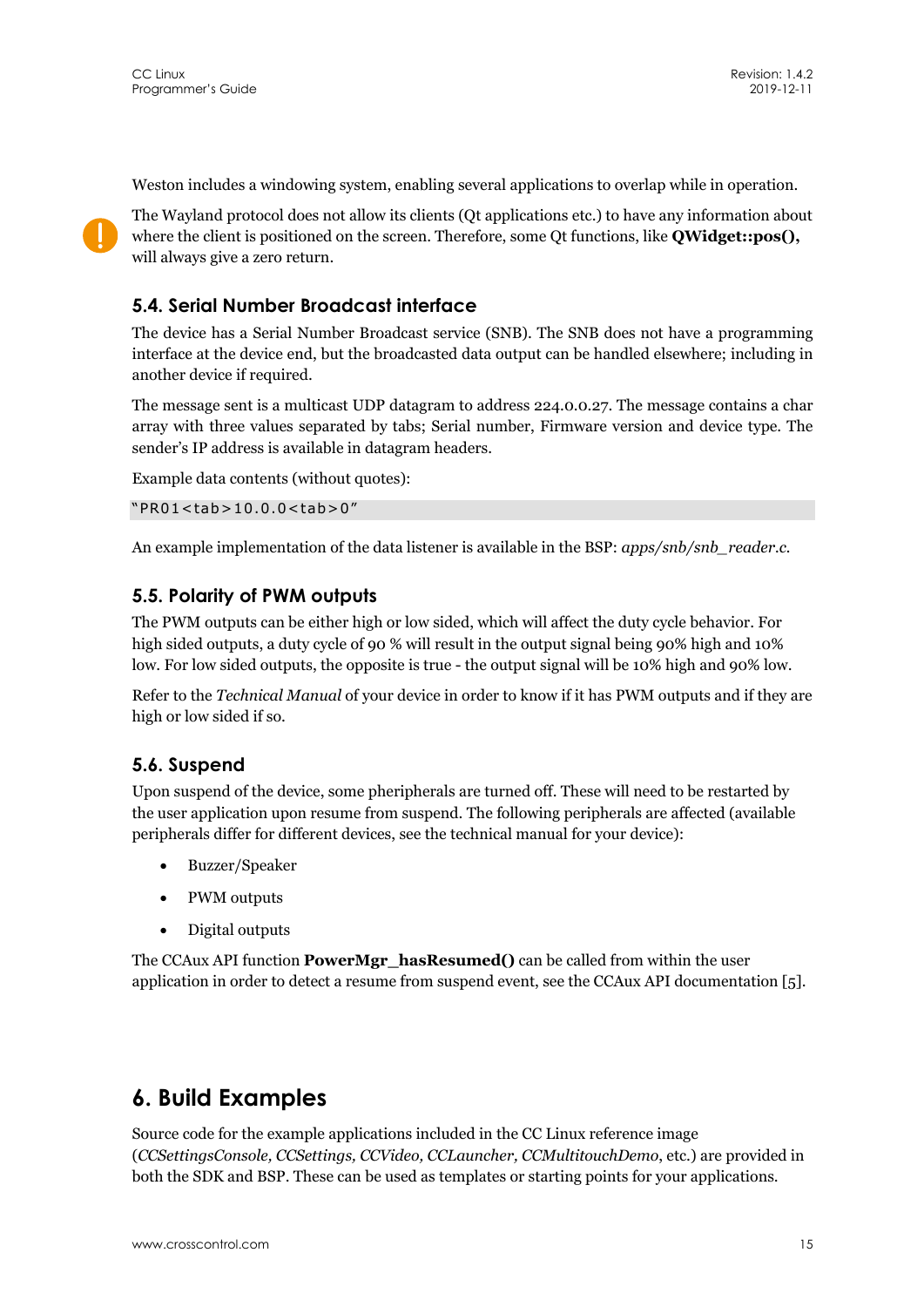Example code on how to call the functions provided by CCAux API are found in the *CCAux API documentation* and in the *examples* directory of the CCAux API source code*.* Additionally, this chapter provides examples on the build process.

## **6.1. Building applications with the SDK**

This chapter gives two examples on how to build a small example application which uses CCAux API functions to set the color of the status LED. The first example shows how to build a C++ application using a Makefile. The second example shows how to build a Qt application with **qmake** to auto generate the Makefile.

#### 6.1.1. C++ Makefile example

This example shows how to build a C++ application *example* using a Makefile. The source file *example.cpp* is listed below. The file consists of a simple main function calling the status LED functions.

```
/** 
 * example.cpp 
 **/ 
#include <stdio.h> 
#include <FrontLED.h> 
#include <CCAuxErrors.h> 
using namespace CrossControl; 
int main(void) 
{ 
             printf("Setting FrontLED to blue!\r\n"); 
             FRONTLEDHANDLE pLed = GetFrontLED(); 
             eErr err; 
             err = FrontLED_setStandardColor(pLed, BLUE); 
            if(err != ERR SUCCESS)
                         printf("An error occurred!\r\n\cdot);
             FrontLED_release(pLed); 
            return 0:
```

```
}
```
Following is an example *Makefile* that is used to build *example*. The additional *-Wall* flag enables all warnings and is recommended. This file can easily be expanded to build more complex applications.

```
# 
# Makefile for example using FrontLed 
## NOTE: before running make, the SDK environment must be set up by 
# sourcing the environment file
```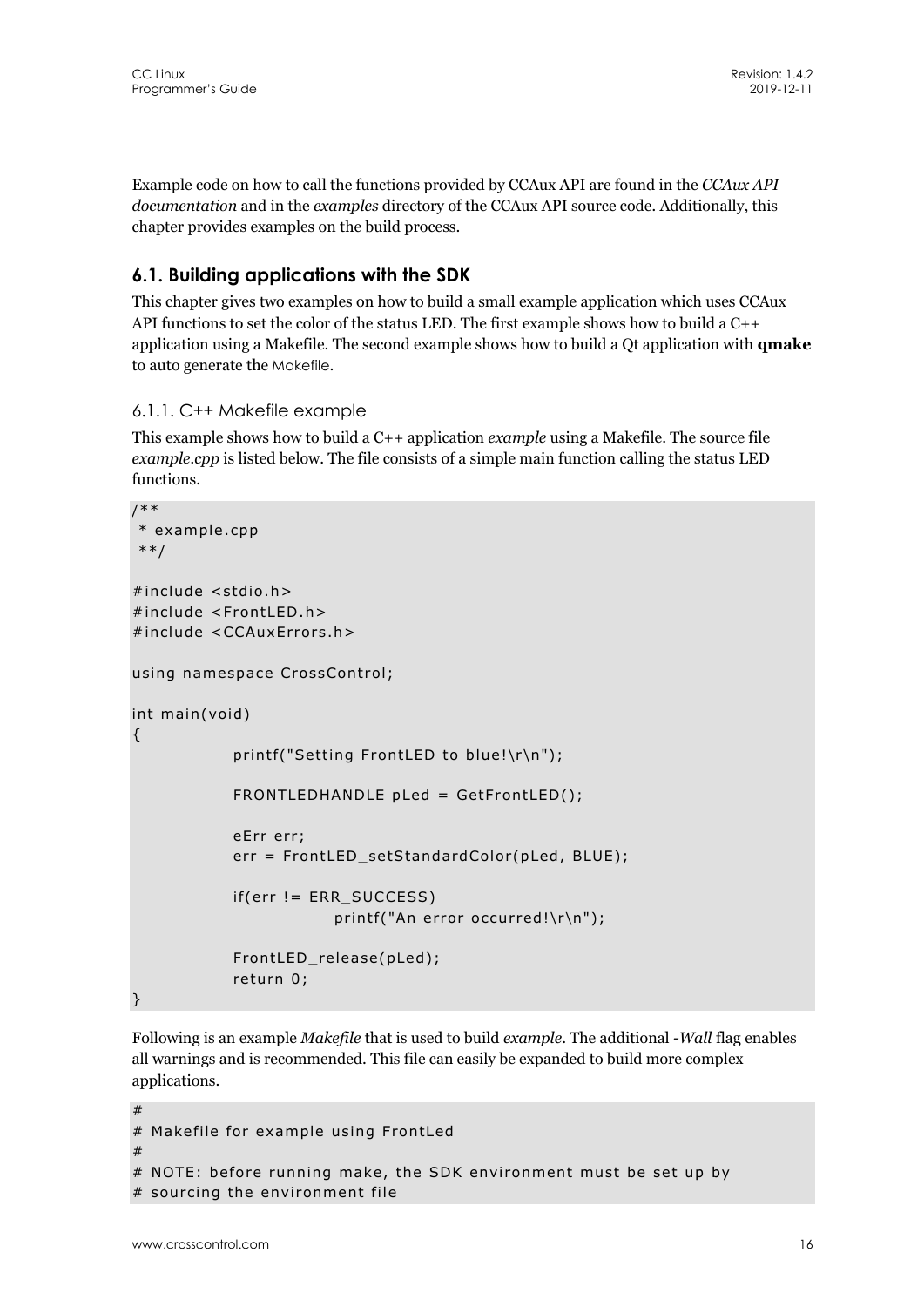#### #

```
TARGET=example 
LD = $(CXX)CC_OBJS = $(TARGE) . oC OBJS =
OBJS = $(CC OBJS) $(C OBJS)CXXFIAGS+= -DIINUX -WallCFLAGS+= -DLINUX -Wall 
LDFLAGS+= -lcc-aux2 -lpthread -ldl 
CCCMD = $(CC) -c $(CFLAGS)CXXCMD = $(CXX) -c $(CXXFLAGS)all: clean 
$(TARGET) 
$(TARGET): $(OBJS) 
            $(LD) -o $@ $(OBJS) $(LDFLAGS) 
# pattern rules for object files 
%.o: %.c 
           $(CCCMD) $ < -0 $ @
%.o: %.cpp 
            $(CXXCMD) $< -o $@ 
clean: 
           rm -rf *.o *.elf *.gdb *~ $(TARGET)
```
To build example, make sure the environment setup script has been sourced, and then issue the following command:

\$ make example

**make** will expand the content of the *Makefile* and the previously sourced environment setup script to the following output (in this instance for CCpilot VS):

```
arm-poky-linux-gnueabi-g++ -march=armv7-a -marm -mfpu=neon -mfloat-
abi=hard -mcpu=cortex-a9 --sysroot=/opt/vs-sdk/sysroots/cortexa9hf-neon-
poky-linux-gnueabi -c -O2 -pipe -g -feliminate-unused-debug-types -DLINUX -
Wall example.cpp -o example.o 
arm-poky-linux-gnueabi-g++ -march=armv7-a -marm -mfpu=neon -mfloat-
abi=hard -mcpu=cortex-a9 --sysroot=/opt/vs-sdk/sysroots/cortexa9hf-neon-
poky-linux-gnueabi -o example example.o -Wl,-O1 -Wl,--hash-style=gnu -Wl,--
as-needed -lcc-aux2 -lpthread
```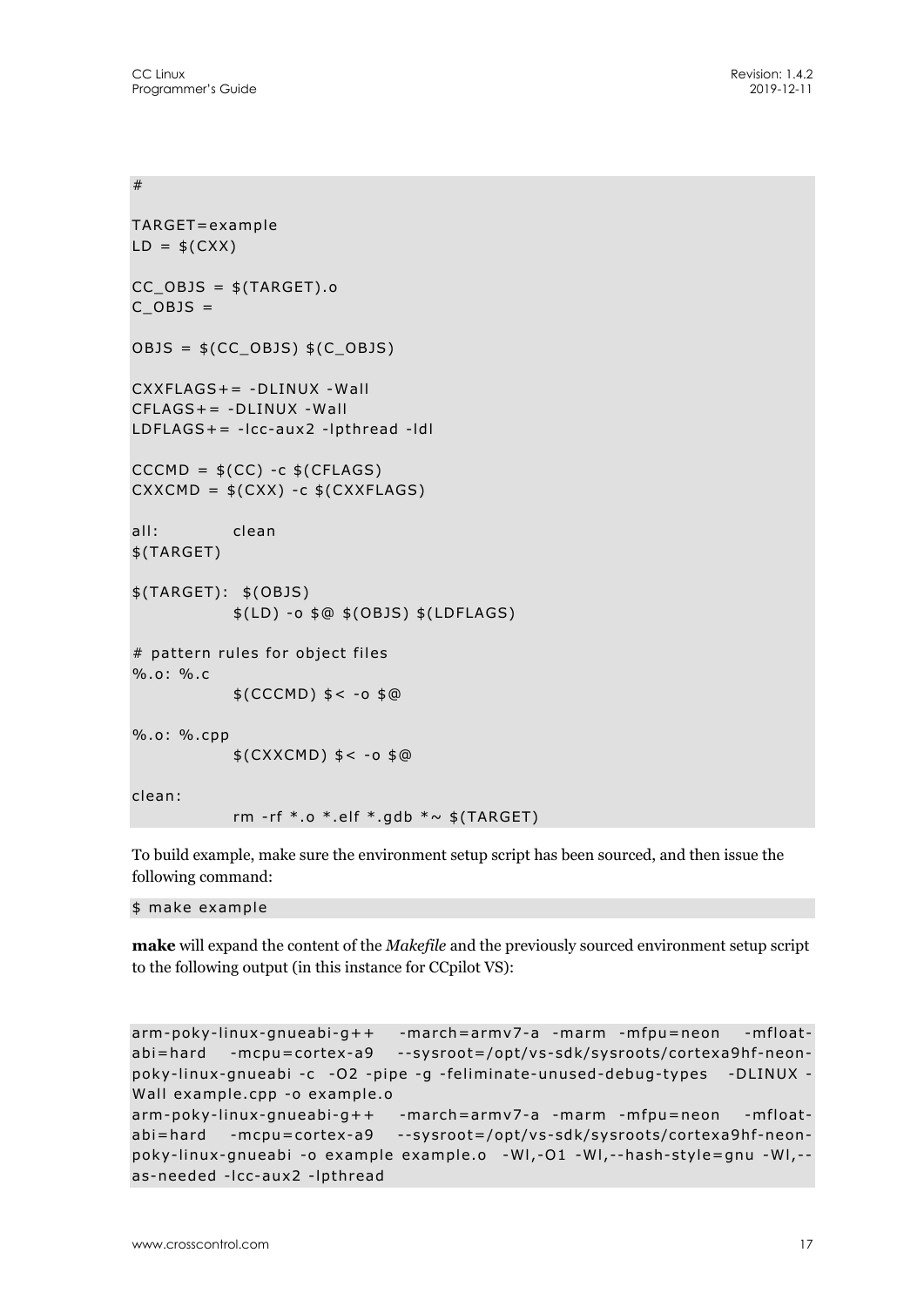#### 6.1.2. Qt qmake example

This example shows how to build a Qt application *example-qt*. The source file *example-qt.cpp* is listed below. The file consists of a simple main function calling the status LED functions and opening a MessageBox widget.

```
/** 
 * example-qt.cpp 
 **/ 
#include <FrontLED.h> 
#include <CCAuxErrors.h> 
#include <QMessageBox> 
#include <QtWidgets/QApplication> 
using namespace CrossControl; 
int main(int argc, char *argv[]) 
{ 
             QApplication a(argc, argv); 
             QMessageBox msg; 
             msg.setText("Setting FrontLED to red!\r\n"); 
             msg.show(); 
             FRONTLEDHANDLE pLed = GetFrontLED(); 
             eErr err; 
             err = FrontLED_setStandardColor(pLed, RED); 
            if(err != ERR_SUCCESS)
                        printf("An error occurred!\r\n");
             FrontLED_release(pLed); 
             a.exec(); 
            return 0;
}
```
Following is an example Qt project file that is used to build *example-qt*. It can easily be expanded for more complex applications.

```
# 
# Example-qt.pro 
# 
QT + = core gui widgets
TARGET = example-qt 
TEMPLATE = appSOURCES += example-qt.cpp
```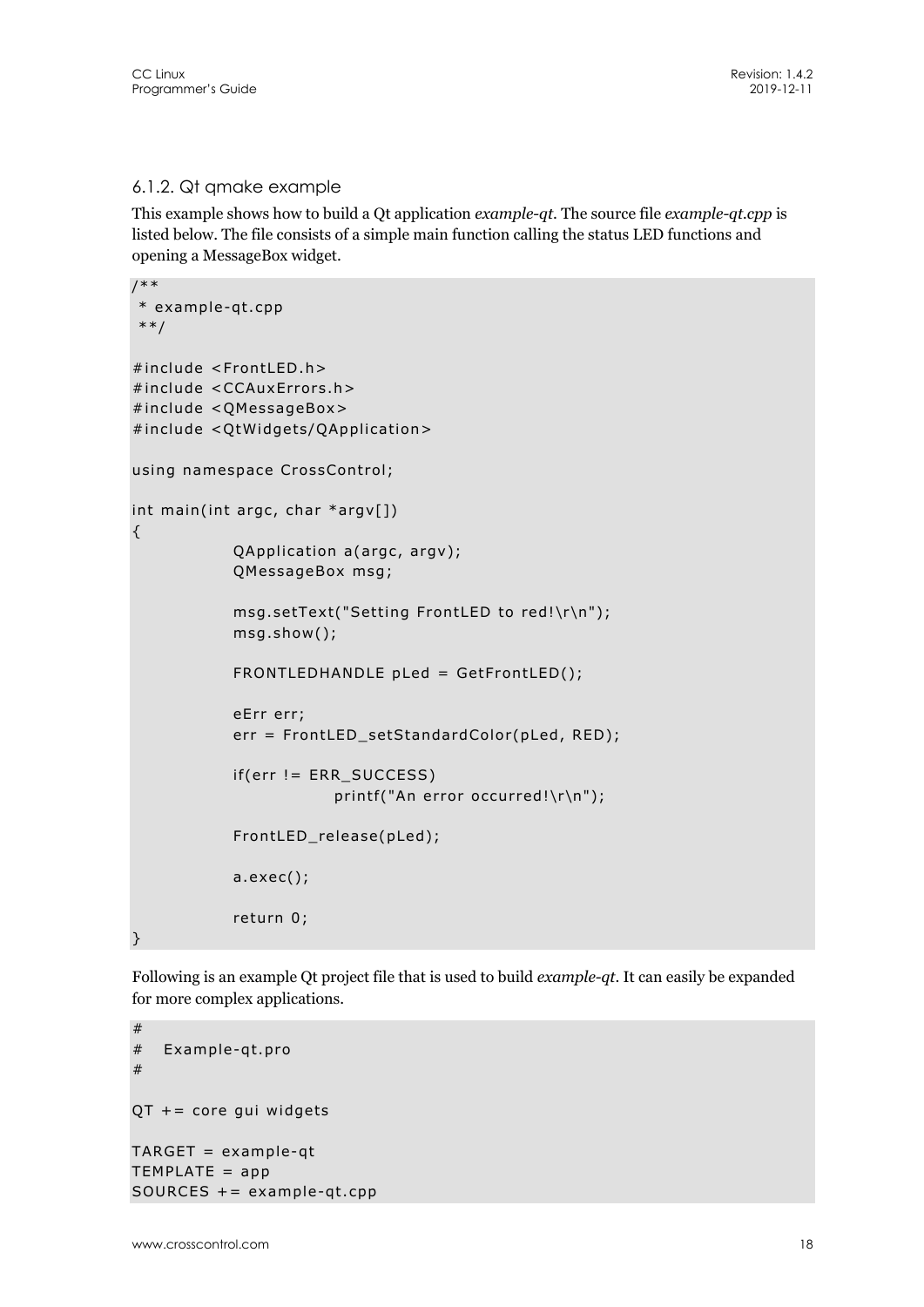```
unix:{ 
   linux-oe-q++ {
       message(Compiling for Yocto Linux) 
      DFFINFS += I INUXLIBS += -lcc - aux2 } 
}
```
To autogenerate the *Makefile* from the project file, make sure the environment setup script has been sourced, and then run **qmake**:

```
$ qmake 
Project MESSAGE: Compiling for Yocto Linux
```
Then, run **make** in order to build the application:

```
$ make example-qt
```
**make** will expand the content of the *Makefile* and the previously sourced environment setup script to the following output (for CCpilot VS):

```
arm-poky-linux-gnueabi-g++ -march=armv7-a -marm -mfpu=neon -mfloat-
abi=hard -mcpu=cortex-a9 --sysroot=/opt/vs-sdk/sysroots/cortexa9hf-neon-
poky-linux-gnueabi -c -pipe -O2 -pipe -g -feliminate-unused-debug-types -O2 -
Wall -W -D_REENTRANT -fPIC -DLINUX -DQT_NO_DEBUG -DQT_WIDGETS_LIB -
DQT_GUI_LIB -DQT_CORE_LIB -I. -I../vs-sdk/sysroots/cortexa9hf-neon-poky-
linux-gnueabi/usr/include/qt5 -I../vs-sdk/sysroots/cortexa9hf-neon-poky-linux-
gnueabi/usr/include/qt5/QtWidgets -I../vs-sdk/sysroots/cortexa9hf-neon-poky-
linux-gnueabi/usr/include/qt5/QtGui -I../vs-sdk/sysroots/cortexa9hf-neon-poky-
linux-gnueabi/usr/include/qt5/QtCore -I. -I../vs-sdk/sysroots/cortexa9hf-neon-
poky-linux-gnueabi/usr/lib/qt5/mkspecs/linux-oe-g++ -o example-qt.o example-
qt.cpp 
arm-poky-linux-gnueabi-g++ -march=armv7-a -marm -mfpu=neon -mfloat-
abi=hard -mcpu=cortex-a9 --sysroot=/opt/vs-sdk/sysroots/cortexa9hf-neon-
poky-linux-gnueabi -Wl,-O1 -Wl,--hash-style=gnu -Wl,--as-needed -Wl,-O1 -o 
example-qt example-qt.o -lcc-aux2 -lQt5Widgets -lQt5Gui -lQt5Core -lEGL -
lGLESv2 -lpthread
```